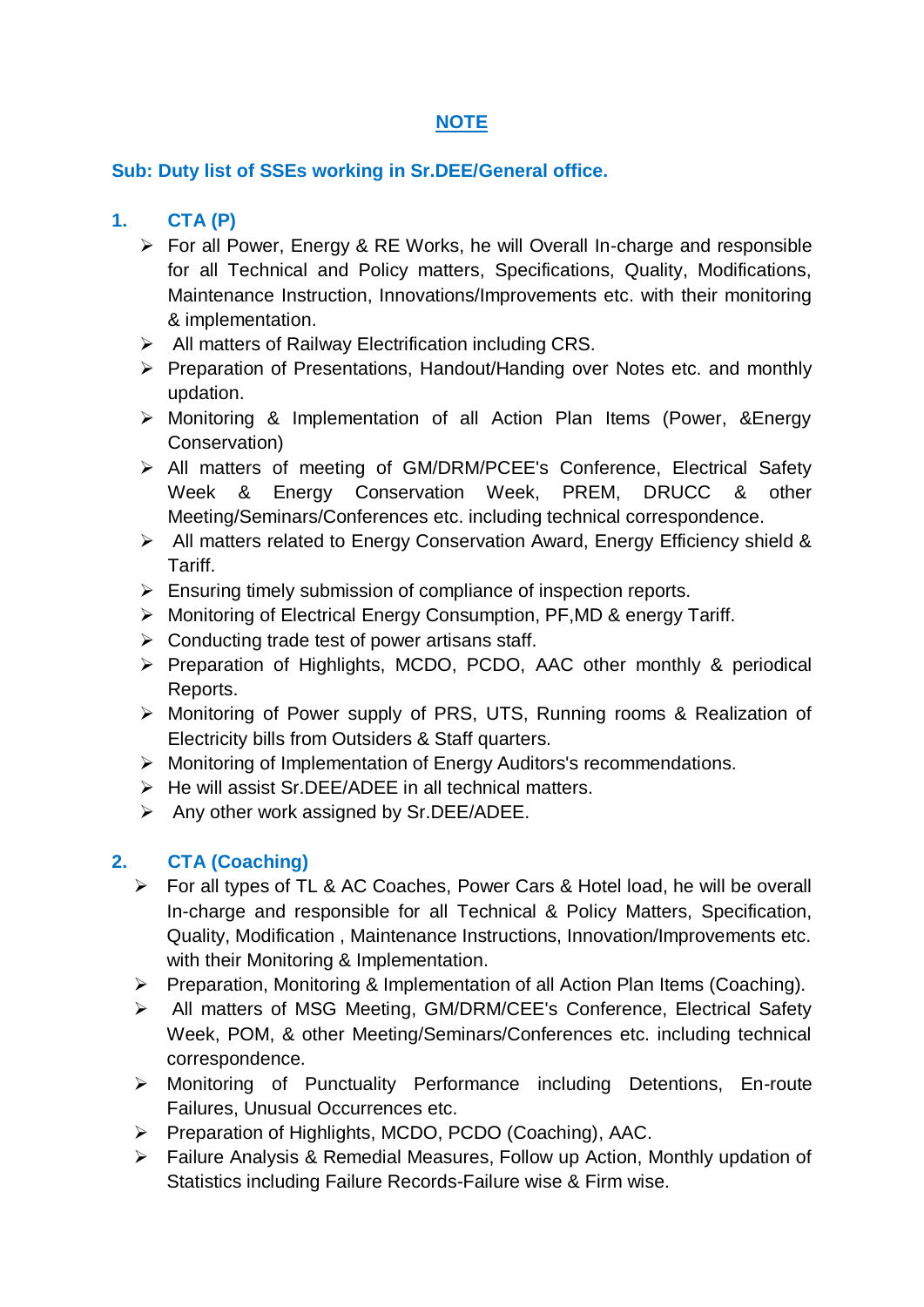- $\triangleright$  In charge of Divisional Electrical Control, Putting up of Daily Position Chart with Analysis.
- Timely & Uniform implementation of AMCs/CMCs, Repair Contracts etc. related to TL/AC Coaches & Power cars.
- All Safety related matters, Safety Action Plan, Quality, Technical/Safety Drives, Unit Exchange Spares including Repair, including technical correspondence.
- $\triangleright$  Infrastructure Facilities including availability of T&Ps, Training of Supervisors & Artisans, Programming for IOH/POH, Overdue Coaches, NPOH etc. & related Correspondence.
- Compilation of under Warranty & 100 Days Failures etc. including technical correspondence.
- $\triangleright$  All Correspondence related to New Trains, Special Trains, Rake links, Time Table etc; Monthly updating of Statistics of PM/SM of Trains with Compositions etc., ART/ARME.
- ▶ Regular interaction with RDSO, RCF, ICF etc. & ensuring updation.
- $\triangleright$  Conducting trade test of coaching artisans staff.
- $\triangleright$  Ensuring timely submission of compliance of inspection reports.
- **EXECT** Inspection of Primary & Secondary trains & Coaching Depots.
- $\triangleright$  He will assists Sr.DEE/ADEE in all technical matters.
- $\triangleright$  Any other work assigned by Sr.DEE/ADEE.

# **3. CTA (Works)**

- $\triangleright$  For all Works Programme he will be Overall Incharge and responsible for he will process and carry out technical checks of:- (a) Abstract estimates and sub estimates for works proposals. (b) Detailed estimates and sub estimates for all works under revenue/ Capital and under demand no.16.
- $\triangleright$  He will prepare justification/proposals of:- (a) Important works for the improvement/renovations. (b) M&P programme. (c) P.W.P
- $\triangleright$  He will prepare Tender schedule (technical part) for various work of Coaching & power wing chargeable to revenue, Demand No. 16 & Deposit work
- $\triangleright$  He will carry out technical checks of various work of power & coaching wing under revenue, Demand No. 16, & Deposit head of allocation.
- $\triangleright$  He will carry out technical checks of completion report of works.
- $\triangleright$  Submission of physical & financial status of the work to Sr.DEE/ADEE & HQ as and when required.
- $\triangleright$  Planning of budget & periodically review.
- $\triangleright$  Updation of work progress on FTP.
- All matters related to creation/extension of work charged Gaz./NG posts.
- Maintaining & Regular Updating of Progress of Works & Funds on IRPSM, Statements, Positions, Annexure etc.
- $\triangleright$  He will prepare and send weekly position to HQ.